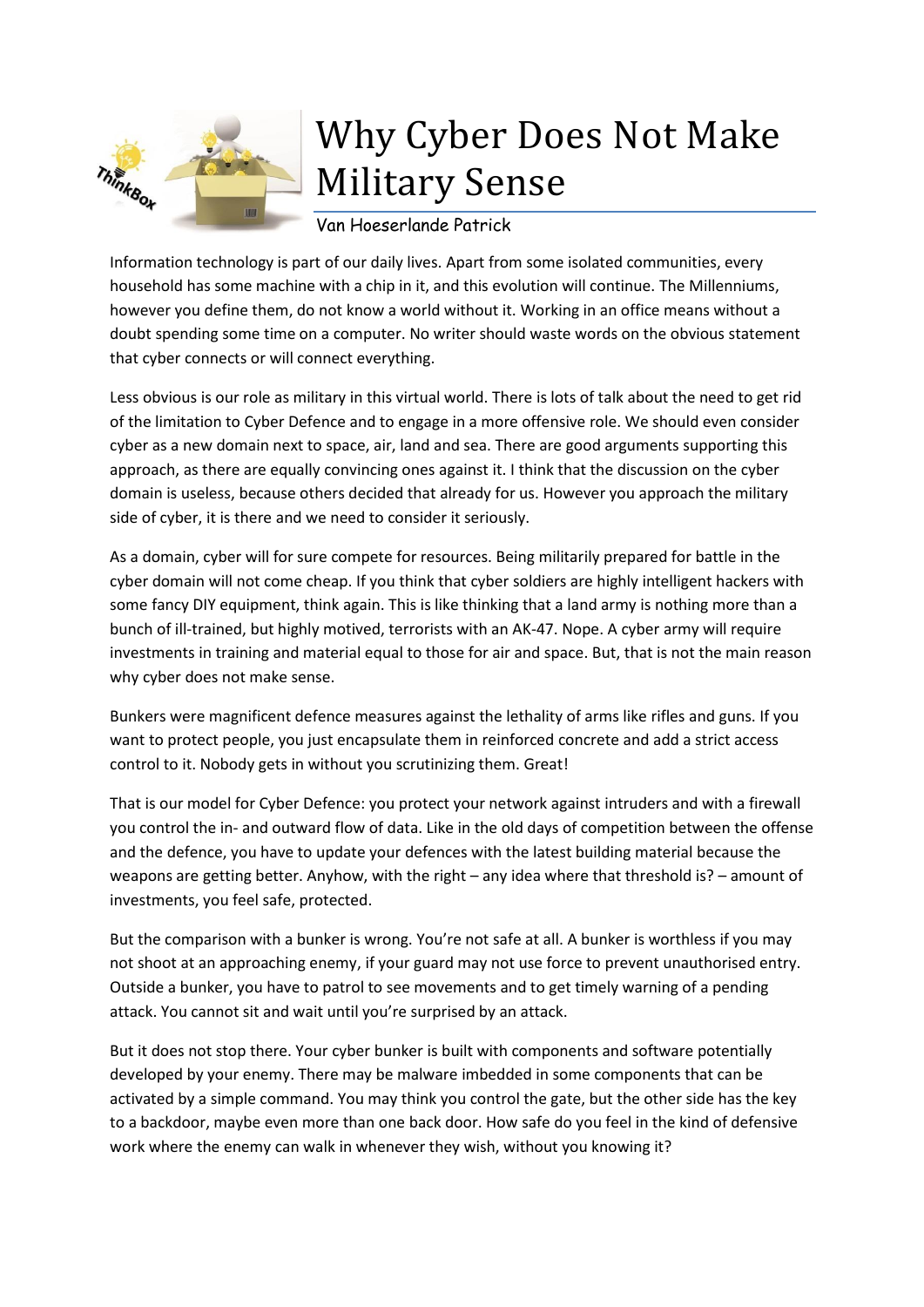Of course you can cut all connections to the outer world, but what use will your network have then? A command and control system is worthless if it cannot order combat elements into action. And even in complete isolation there is no guarantee that an infected component part of the whole system will not disrupt the function of your network.

So a purely defensive posture is just a nice façade and gives you a false feeling of safety, but it will not stop a cunning enemy. If you think this is an argument pro cyber offensive, than you're mistaken. Why is shooting back not the solution for a failing defence?

A cyber warrior, i.e. a cyber terrorist or any group with an offensive strategy, picks the moment and the target of the attack. In this discussion I consider hackers a nuisance as they do not have the intention to do physical damage, they can disrupt or manipulate data, but their intention is not to kill people. Killing people with cyberattacks?

As the effects of cyberattacks are not limited to the network, so our reactions must not be either. The consequences of a cyberattack can leave the cyber domain and enter others. What would be the effect of taking over the cooling system of a nuclear plant? What could happen if the pumps and valves of pipelines were out of control? How about a ship entering a port at full speed? Some changes in the Air Traffic Control information maybe? Our cyber enemies can pick their targets, study defences and attack when ready. Just like a 'conventional' terrorist can select a target, recon it and hit it when ready.

But we do not have this advantage. We do not know who our enemies are. We certainly do not know where to hit them, and the luxury of deciding on the attack moment is not ours either. So we have to train and plan on some, possibly high tech, unknown other. We can try to penetrate some systems, but never 'theirs'. Cyber warriors can study targets and even build a similar system to test some approaches. They can even try to penetrate the live target and prepare for attacks. Plant cyber mines. We cannot. We are not allowed to infiltrate a network as part of prudent planning.

And remember we're working from a bunker made of components built by the other side. Our cyber weapons may be infected and telling more about us to them then we know. Soldiers do not go to war with weapons controlled by the ones they attack. Why do we accept this in cyber warfare?

And we have not considered questions in the legal or moral field when taking the initiative in the cyber domain. Or what about collateral damage? How about attacking civil nerve centres? How well could we live with a virus aimed at blocking the locks of a harbour that accidently sabotages the plant control software of the petrochemical industry? We have not mastered the art of cyber warfare enough to talk about surgical 'bombing' operations.

If we cannot defend ourselves and we're not able to take the offensive - unless your nation has the money and a clearly defined enemy - are we at the mercy of whoever wants to attack us?

The answer is 'no'. But, we cannot respond to the threat as military alone. We can stop air, land, naval and even space forces alone, but we cannot do this in cyber. In this aspect it is much like biochemical warfare. That is another reason why it should be labelled a domain. We have to join forces and go for a comprehensive approach.